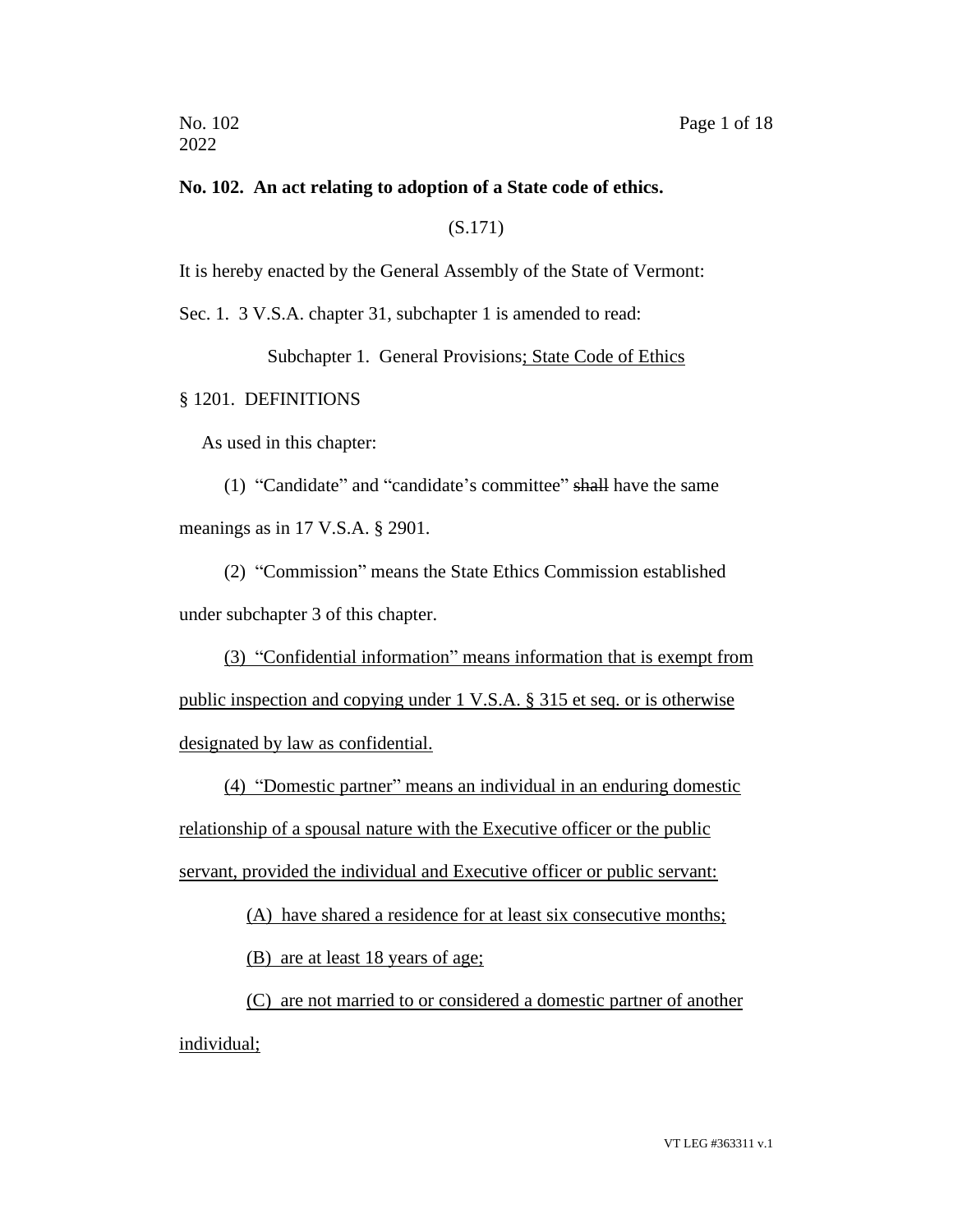## (D) are not related by blood closer than would bar marriage under

State law; and

(E) have agreed between themselves to be responsible for each other's welfare.

 $(3)(5)$  "Executive officer" means:

(A) a State officer; or

(B) under the Office of the Governor, an agency secretary or deputy or a department commissioner or deputy.

 $(4)(A)$  "Gift" means anything of value, tangible or intangible, that is

bestowed for less than adequate consideration.

(B) "Gift" does not mean printed educational material such as books,

reports, pamphlets, or periodicals.

 $\left( \frac{5}{6} \right)$  "Governmental conduct regulated by law" means conduct by an individual in regard to the operation of State government that is restricted or prohibited by law and includes:

(A) bribery pursuant to 13 V.S.A. § 1102;

(B) neglect of duty by public officers pursuant to 13 V.S.A. § 3006

and by members of boards and commissions pursuant to 13 V.S.A. § 3007;

(C) taking illegal fees pursuant to 13 V.S.A. § 3010;

- (D) false claims against government pursuant to 13 V.S.A. § 3016;
- (E) owning or being financially interested in an entity subject to a

department's supervision pursuant to section 204 of this title;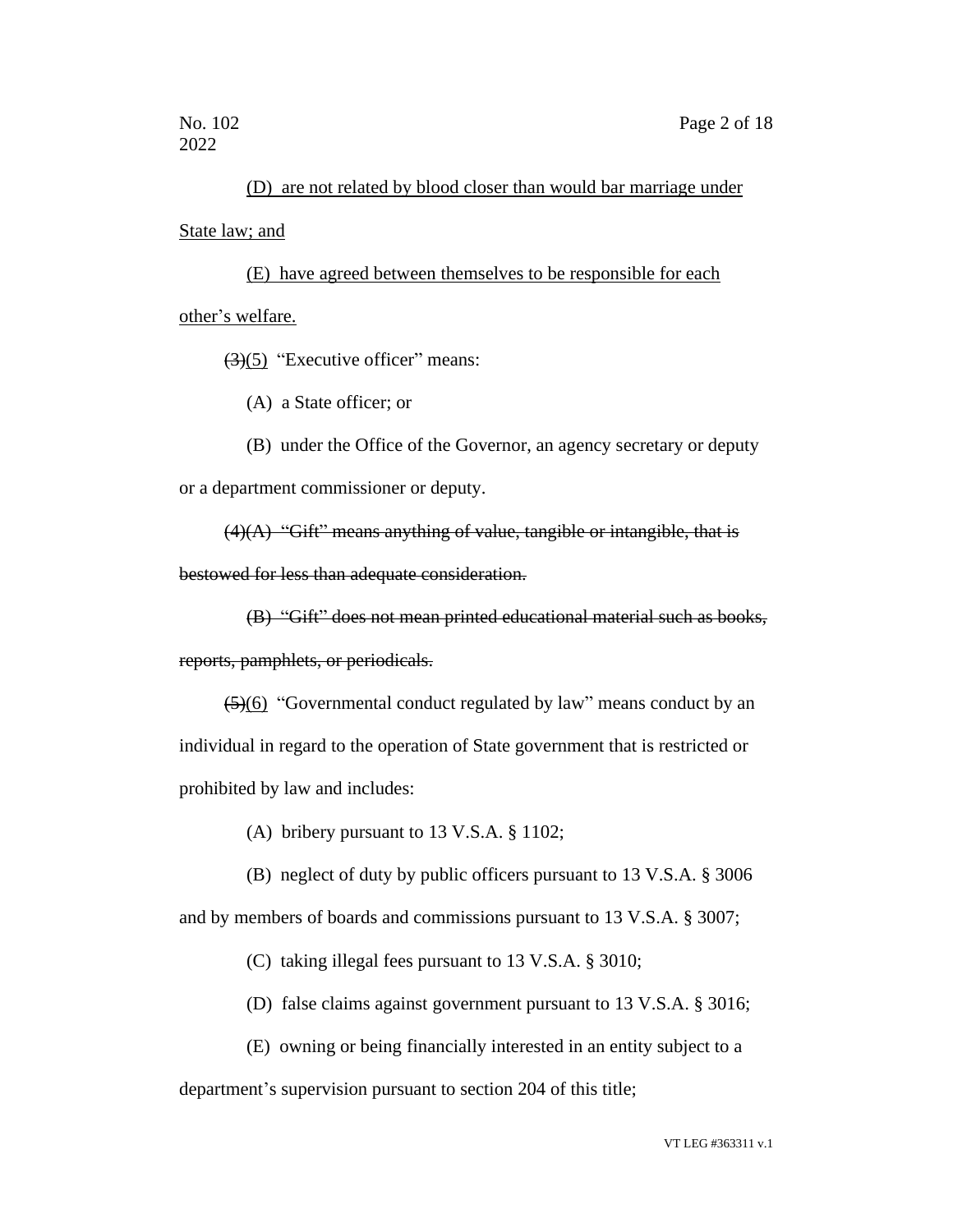(F) failing to devote time to duties of office pursuant to section 205 of this title;

(G) engaging in retaliatory action due to a State employee's involvement in a protected activity pursuant to chapter 27, subchapter 4A of this title;

(H) a former legislator or former Executive officer serving as a lobbyist pursuant to 2 V.S.A. § 266(b); and

(I) a former Executive officer serving as an advocate pursuant to section 267 of this title.

(7) "Immediate family" means an individual's spouse, domestic partner, or civil union partner; child or foster child; sibling; parent; or such relations by marriage or by civil union or domestic partnership; or an individual claimed as a dependent for federal income tax purposes.

 $\left(\frac{6}{8}\right)$  "Lobbyist" shall and "lobbying firm" have the same meaning meanings as in 2 V.S.A. § 261.

(9) "Person" means any individual, group, business entity, association, or organization.

 $(7)(10)$  "Political committee" and "political party" shall have the same meanings as in 17 V.S.A. § 2901.

(8)(11) "State officer" means the Governor, Lieutenant Governor, Treasurer, Secretary of State, Auditor of Accounts, or Attorney General.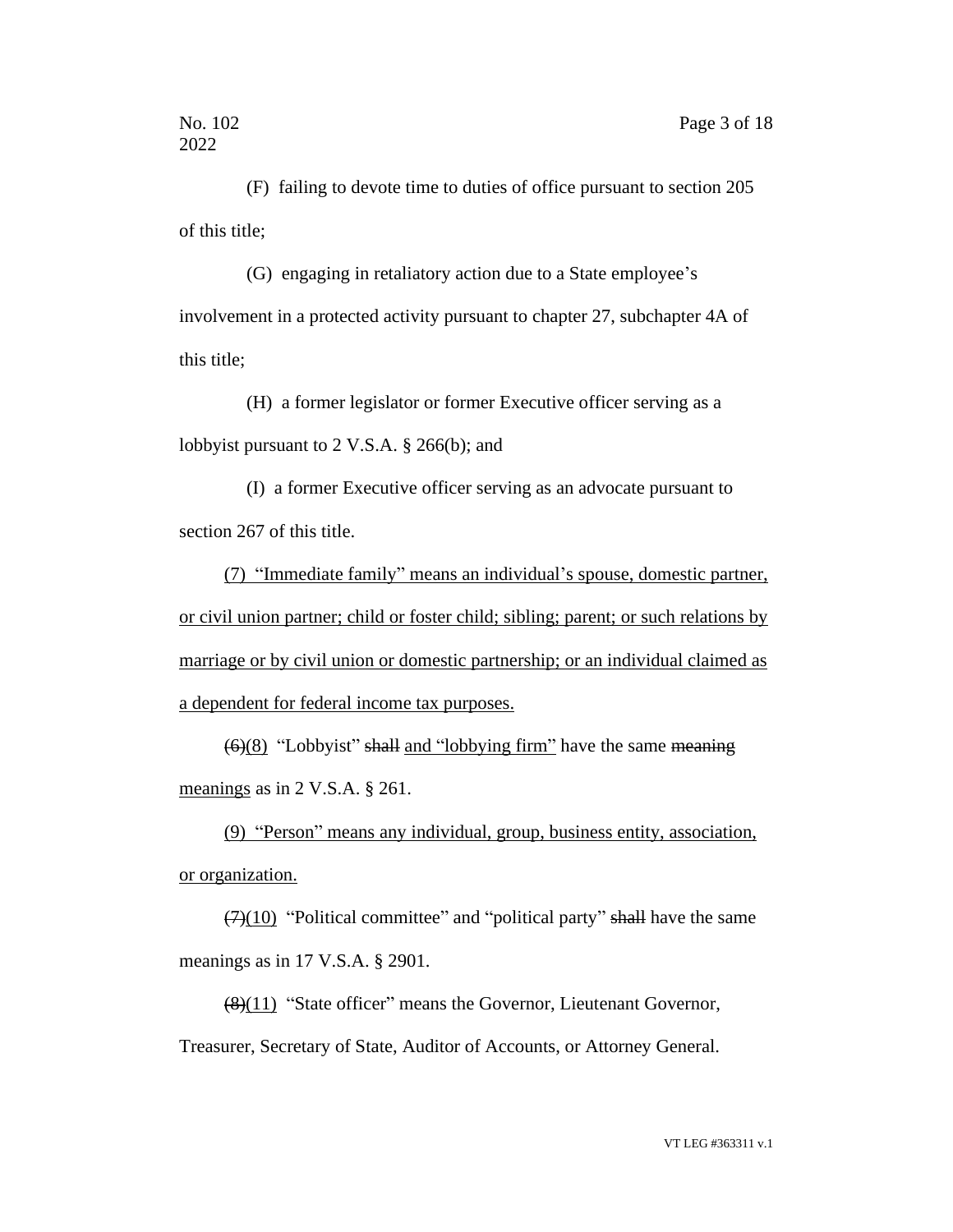#### § 1202. STATE CODE OF ETHICS; APPLICABILITY

The Ethics Commission, in consultation with the Department of Human Resources, shall create and maintain the State Code of Ethics that sets forth general principles of governmental ethical conduct.

Applicability.

(1) Unless excluded under this section, the Code of Ethics applies to all individuals elected or appointed to serve as officers of the State, all individuals elected or appointed to serve as members of the General Assembly, all State employees, all individuals appointed to serve on State boards and commissions, and individuals who in any other way are authorized to act or speak on behalf of the State. This code refers to them all as "public servants."

(2) The Code of Ethics established by this section does not prohibit branches of State government, agencies, or departments from adopting additional personnel policies regarding ethical conduct not covered by this Code of Ethics or provisions that exceed the requirements of this Code of Ethics. Nothing herein shall be interpreted to require a lawyer or judicial officer to violate their respective professional codes of conduct.

(3) The application of this Code of Ethics does not in any way abrogate or alter the sole authority of each house of the General Assembly to judge the elections and qualifications of its own members under Chapter II, Sections 14 and 19 of the Vermont Constitution.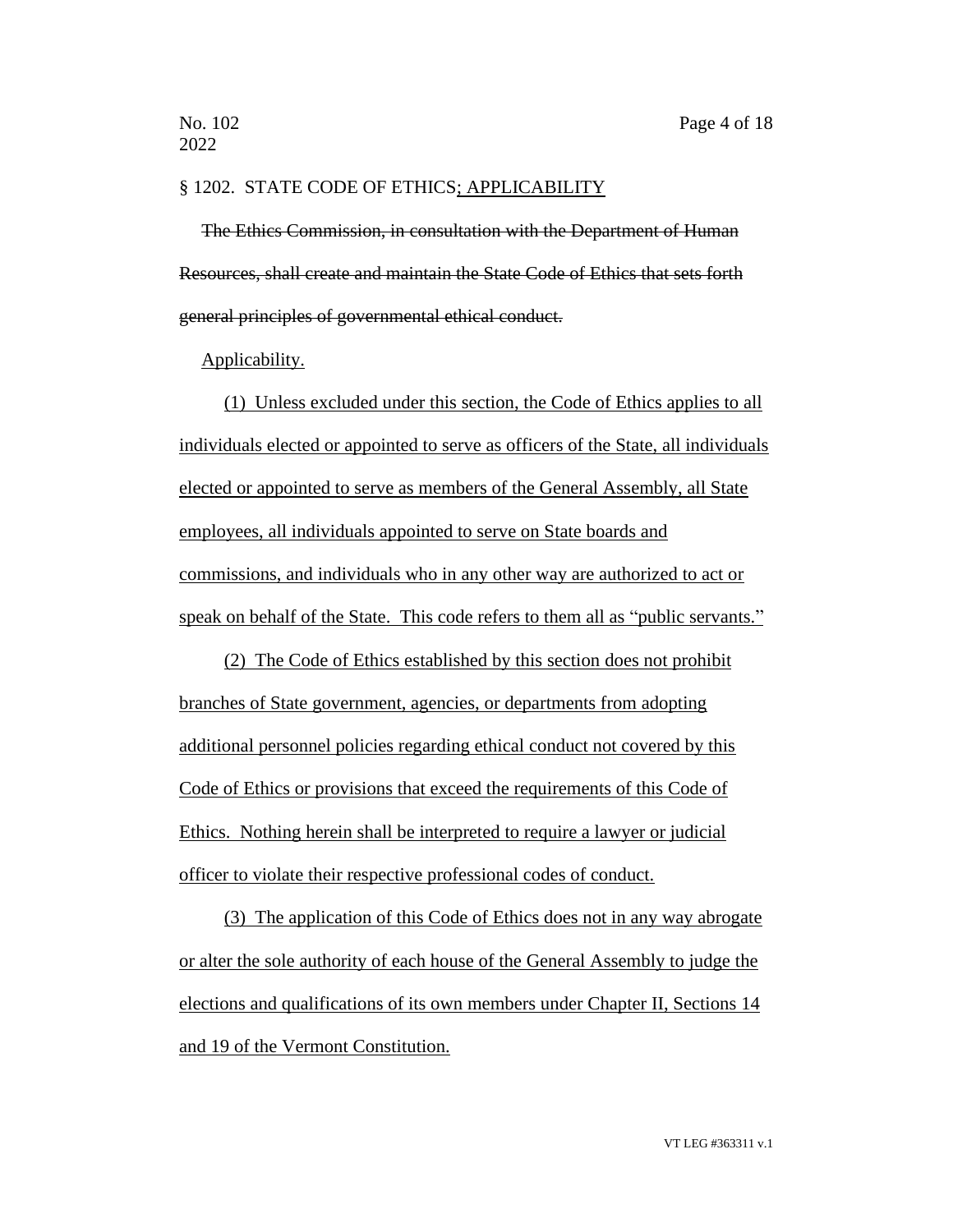(4) The application of this Code of Ethics does not in any way abrogate or alter the Vermont Supreme Court's constitutional authority under Chapter II, Section 30 of the Vermont Constitution.

# § 1203. CONFLICT OF INTEREST; APPEARANCE OF CONFLICT OF INTEREST

(a) Conflict of interest; appearance of conflict of interest.

(1) In the public servant's official capacity, the public servant shall avoid any conflict of interest or the appearance of a conflict of interest. The appearance of a conflict shall be determined from the perspective of a reasonable individual with knowledge of the relevant facts.

(2) Except as otherwise provided in subsections (b) and (c) of this section, when confronted with a conflict of interest, a public servant shall recuse themselves from the matter and not take further action.

(3) As used in this section, "conflict of interest" means a direct or indirect interest of a public servant or such an interest, known to the public servant, of a member of the public servant's immediate family or household, or of a business associate, in the outcome of a particular matter pending before the public servant or the public servant's public body, or that is in conflict with the proper discharge of the public servant's duties. "Conflict of interest" does not include any interest that is not greater than that of other individuals generally affected by the outcome of a matter.

(b) Course of action.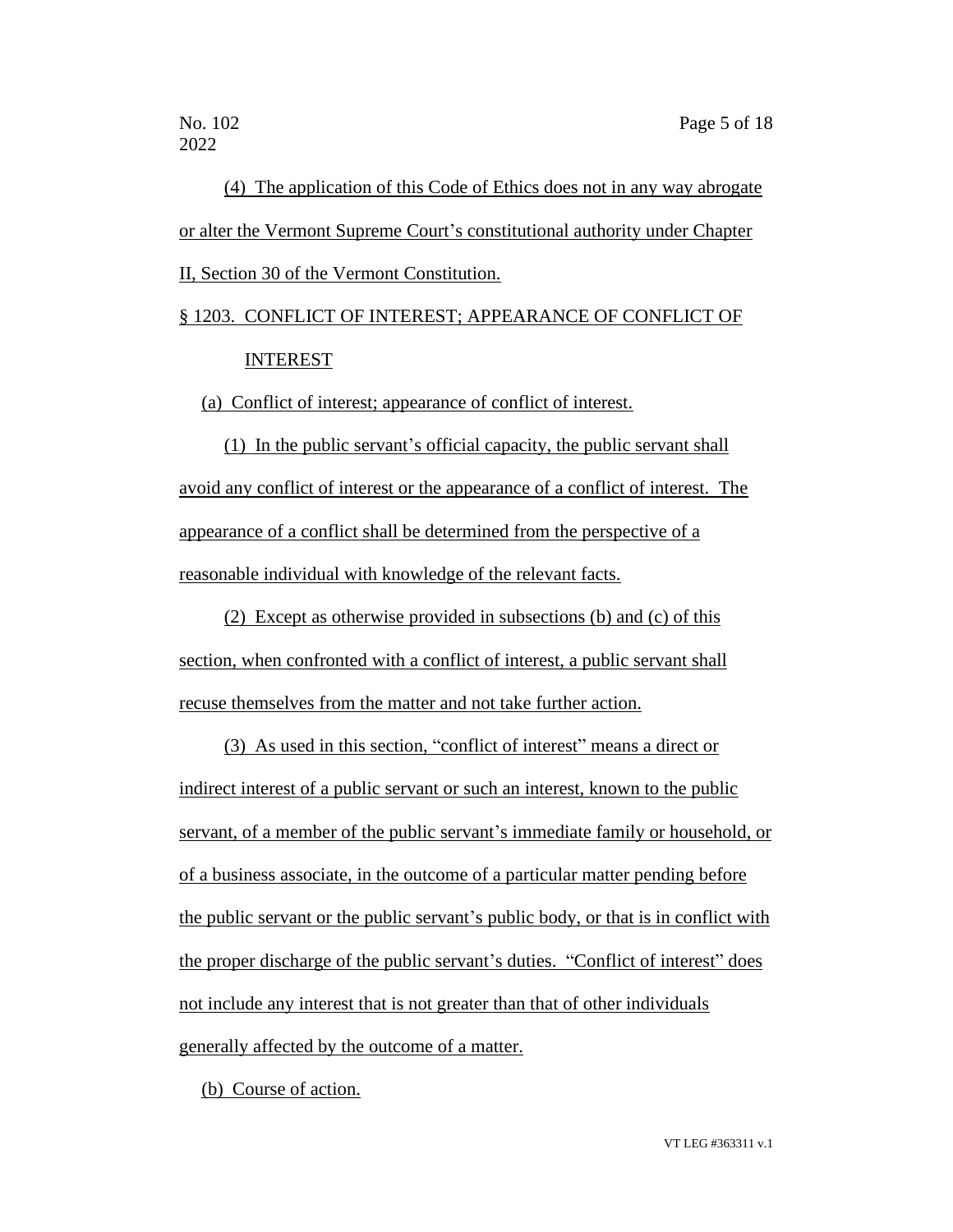(1) Legislative Branch. A member of the General Assembly shall comply with Legislative Branch rules and policies regarding the course of action a public servant may take when confronted with a conflict of interest, or the appearance of a conflict of interest, that is related to core legislative functions or duties.

(2) Judicial Branch. A judicial officer shall comply with the Vermont Code of Judicial Conduct regarding the course of action a judicial officer may take when confronted with a conflict of interest, or the appearance of a conflict of interest, that falls under the Code of Judicial Conduct, including in situations where a conflict of interest, or the appearance of a conflict of interest, falls under both the Vermont Code of Judicial Conduct and the Code of Ethics.

(3) Government attorneys. A public servant who is a licensed attorney shall comply with the Vermont Rules of Professional Conduct regarding the course of action the attorney may take when confronted with a conflict of interest, or the appearance of a conflict of interest, that falls under the Vermont Rules of Professional Conduct, including situations where a conflict of interest, or the appearance of a conflict of interest, falls under both the Vermont Rules of Professional Conduct and the Code of Ethics.

(4) Public servants; other. Any public servant facing a conflict of interest not covered by subdivisions (1)–(3) of this subsection shall comply with requirements prescribed in this subdivision. Each time a public servant is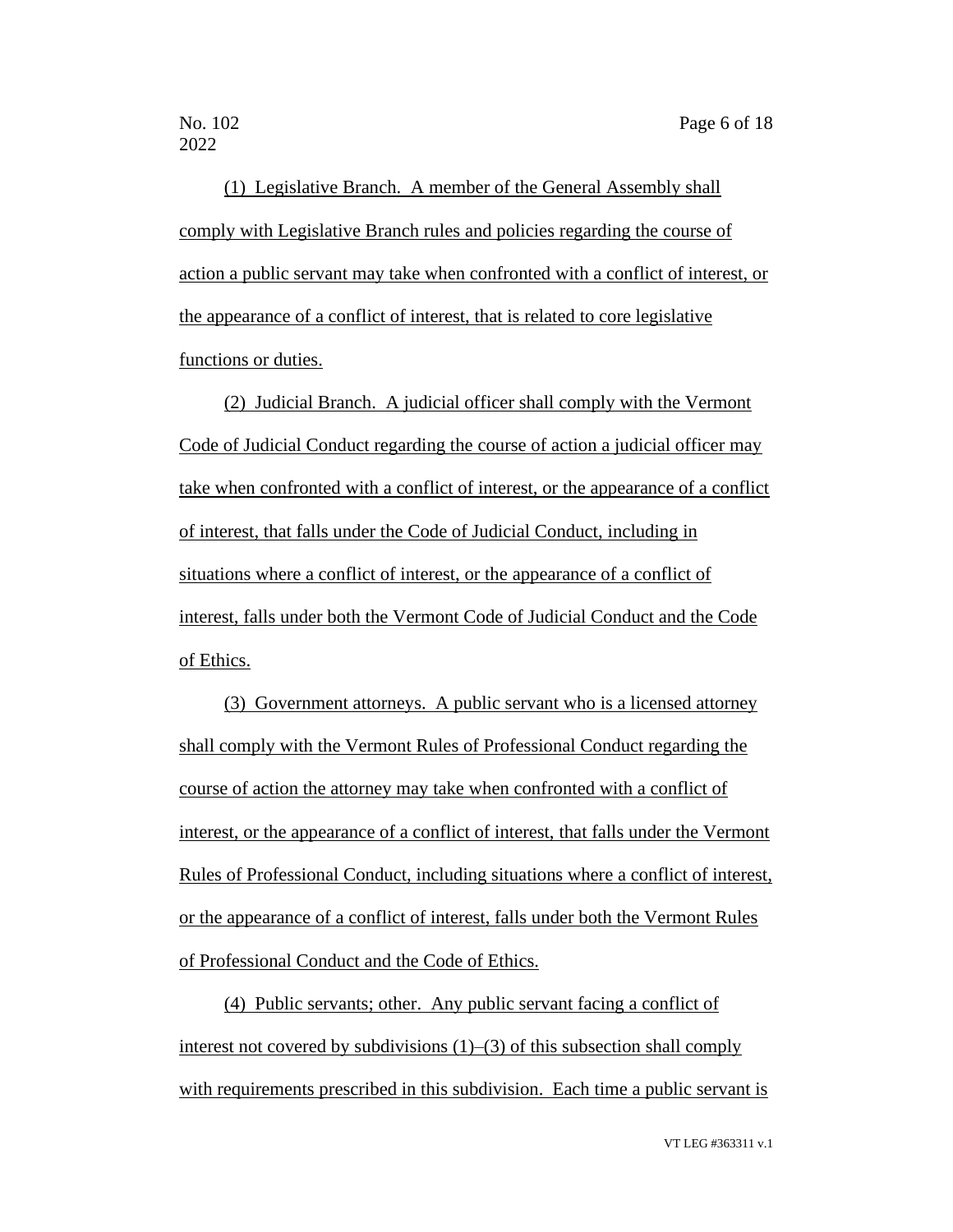confronted with a conflict of interest, other than that for which the public servant's action is solely ministerial or clerical, the public servant shall either make a public statement, which may consist of a statement made to the public servant's immediate supervisor, recusing themselves from the matter or, if the public servant chooses to proceed with the matter, prepare a written statement regarding the nature of the conflict. A public servant may request either guidance or an advisory opinion from the State Ethics Commission in making an initial determination whether a conflict of interest exists, or whether good cause to proceed exists as set forth in subsection (c) of this section. Once recused, a public servant shall not in any way participate in or act to influence a decision regarding the matter. If the public servant chooses to proceed with the matter, the public servant's prepared written statement shall:

(A) describe the matter requiring action;

(B) disclose the nature of the potential conflict or actual conflict of interest;

(C) explain why good cause, as set forth in subsection (c) of this section, exists so that the public servant can take action in the matter fairly, objectively, and in the public interest;

(D) include sufficient detail so that the matter may be understood by the public; and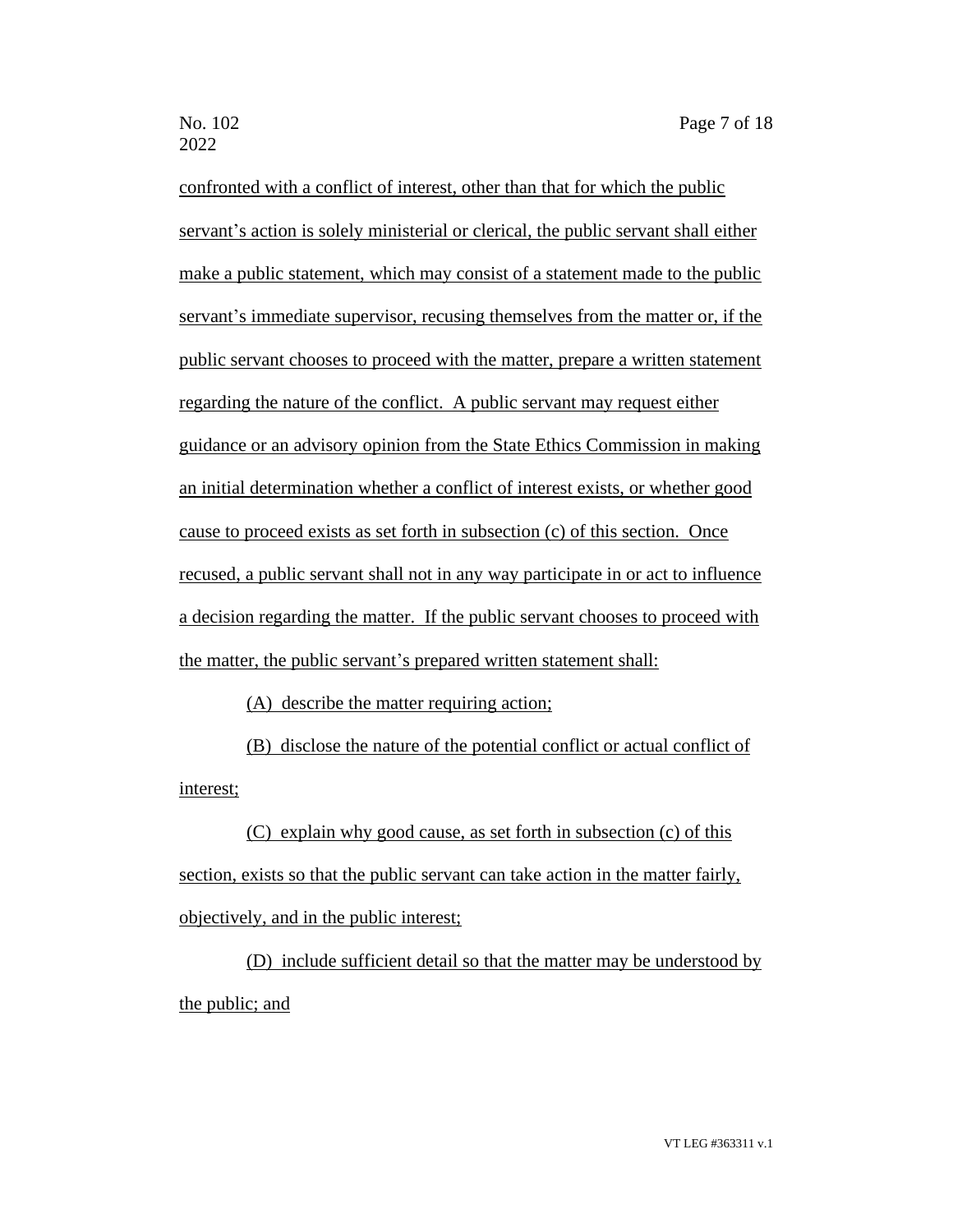(E) be filed in accordance with the policies and procedures set forth by the agency or entity governing the matter in question, including any requirement that the statement be made public.

(c) Good cause. As used in this section, "good cause to proceed" may include any of the following:

(1) the identified conflict or potential conflict is de minimis in nature;

(2) the conflict is amorphous, intangible, or otherwise speculative; or

(3) the public servant cannot legally or practically delegate the matter.

(d) Confidential information. Nothing in this section shall require a public servant to disclose confidential information or information that is otherwise privileged under law.

## § 1203a. DIRECTING UNETHICAL CONDUCT

A public servant shall not direct another person to act in a manner that would be unethical for the public servant or the other person to act. A public servant who has a conflict of interest shall not direct others to act to the public servant's benefit where such action would be a violation of the Code of Ethics if the public servant were to perform the act.

## § 1203b. APPEARANCE OF UNETHICAL CONDUCT

A public servant shall avoid any actions creating the appearance that the public servant is violating the Code of Ethics. Whether particular circumstances create an appearance that the Code of Ethics have been violated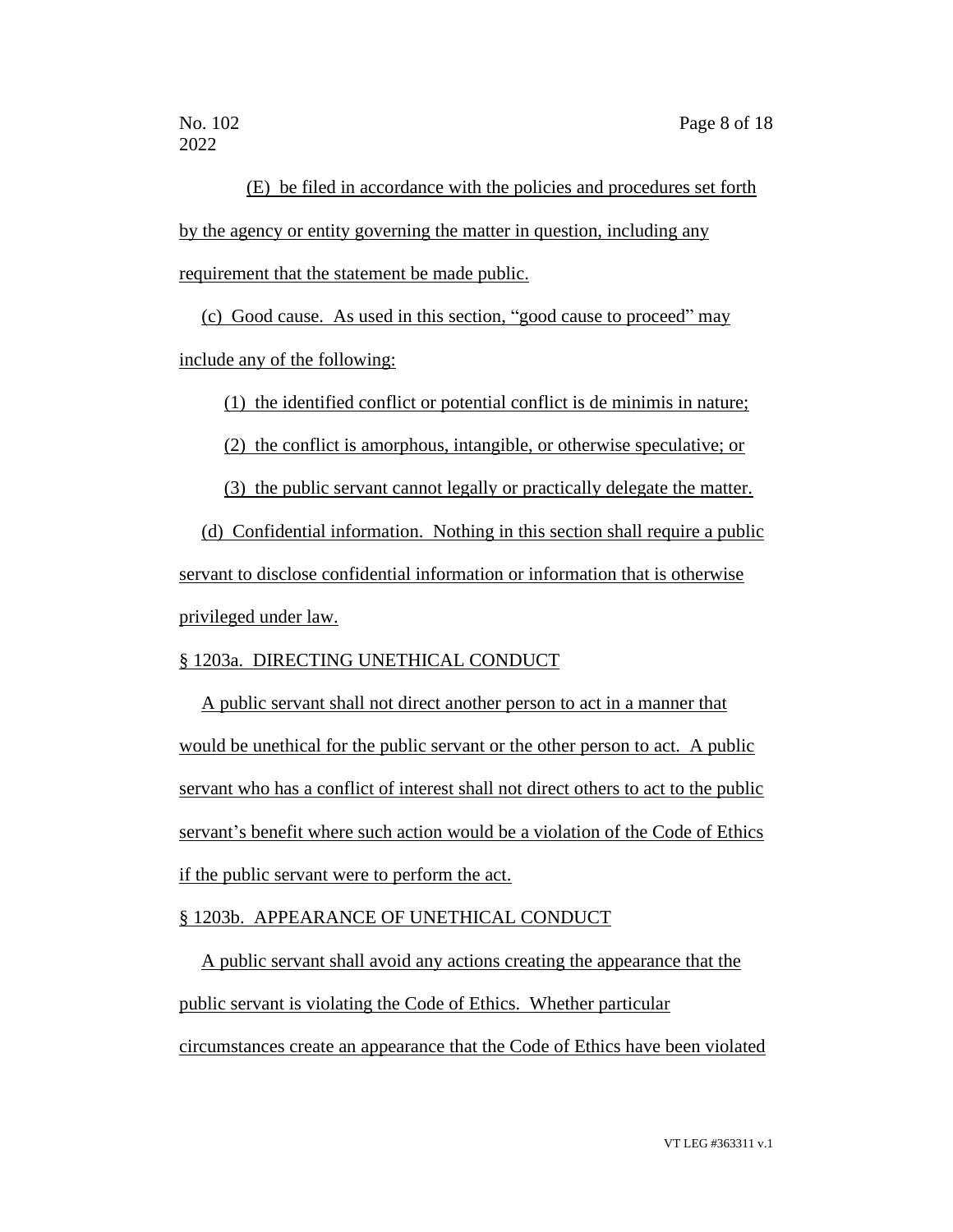shall be determined from the perspective of a reasonable individual with knowledge of the relevant facts.

## § 1203c. PREFERENTIAL TREATMENT

A public servant in the course of conducting State business shall act impartially, showing no favor toward or prejudice against any person. A public servant shall not give or represent an ability to give preference or special treatment to any person because of the person's wealth, position, or status or because of any personal relationship with the public servant. When permitted by law and written policy or rule, a public servant may give preference to designated persons.

## § 1203d. MISUSE OF POSITION

A public servant shall not use the public servant's official position for personal or financial gain.

## § 1203e. MISUSE OF INFORMATION

A public servant shall not use nonpublic government information or confidential information acquired during the course of State service for personal or financial gain or for the personal or financial gain of any other person.

## § 1203f. MISUSE OF GOVERNMENT RESOURCES

A public servant shall not make use of State materials, funds, property, personnel, facilities, or equipment, or permit another person to do so, for any purpose other than for official State business unless the use is expressly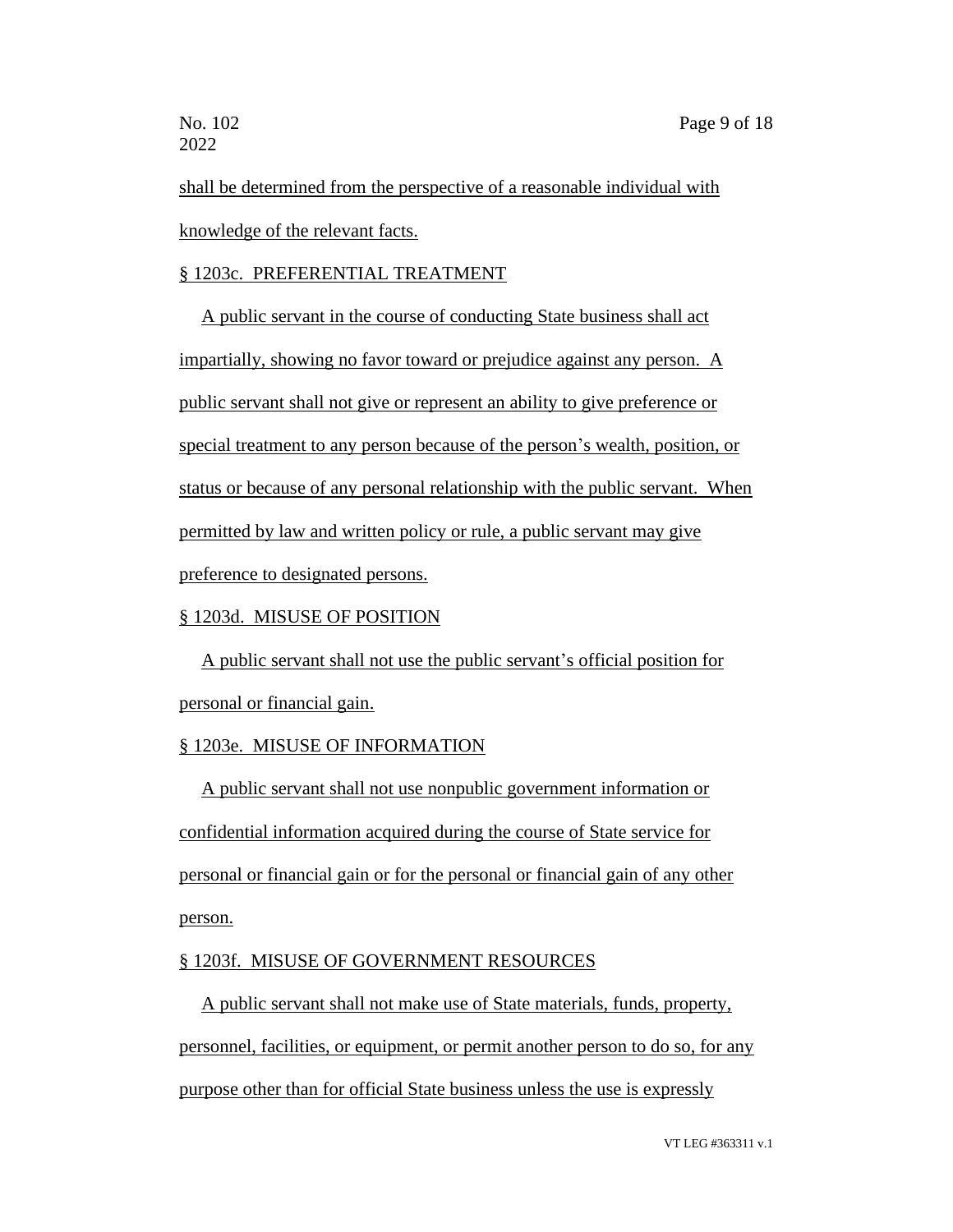permitted or required by law or by a written agency, departmental, or institutional policy or rule. A public servant shall not engage in or direct another person to engage in work other than the performance of official duties during working hours, except as permitted or required by law or by written agency, departmental, or institutional policy or rule.

§ 1203g. GIFTS

(a) Gift limitations and exceptions. A public servant shall not solicit or accept a gift unless permitted under this section. For purposes of this subchapter, "gift" means anything of value, tangible or intangible, that is given for less than adequate consideration. A public servant may accept:

(1) A devise or inheritance. A public servant may accept a devise or inheritance.

(2) Gifts to the State. A public servant may accept goods or services that are provided to a State agency for use on State agency property or for use by the public servant while serving in an official capacity.

(3) Ceremonial awards. A public servant may accept a certificate, plaque, or other ceremonial award, provided the cost does not exceed the limit established pursuant to subsection (b) of this section.

(4) Rebates, discounts, and promotions. A public servant may accept a rebate, discount, or promotional item that is available to the general public or to a definable subset of the general public.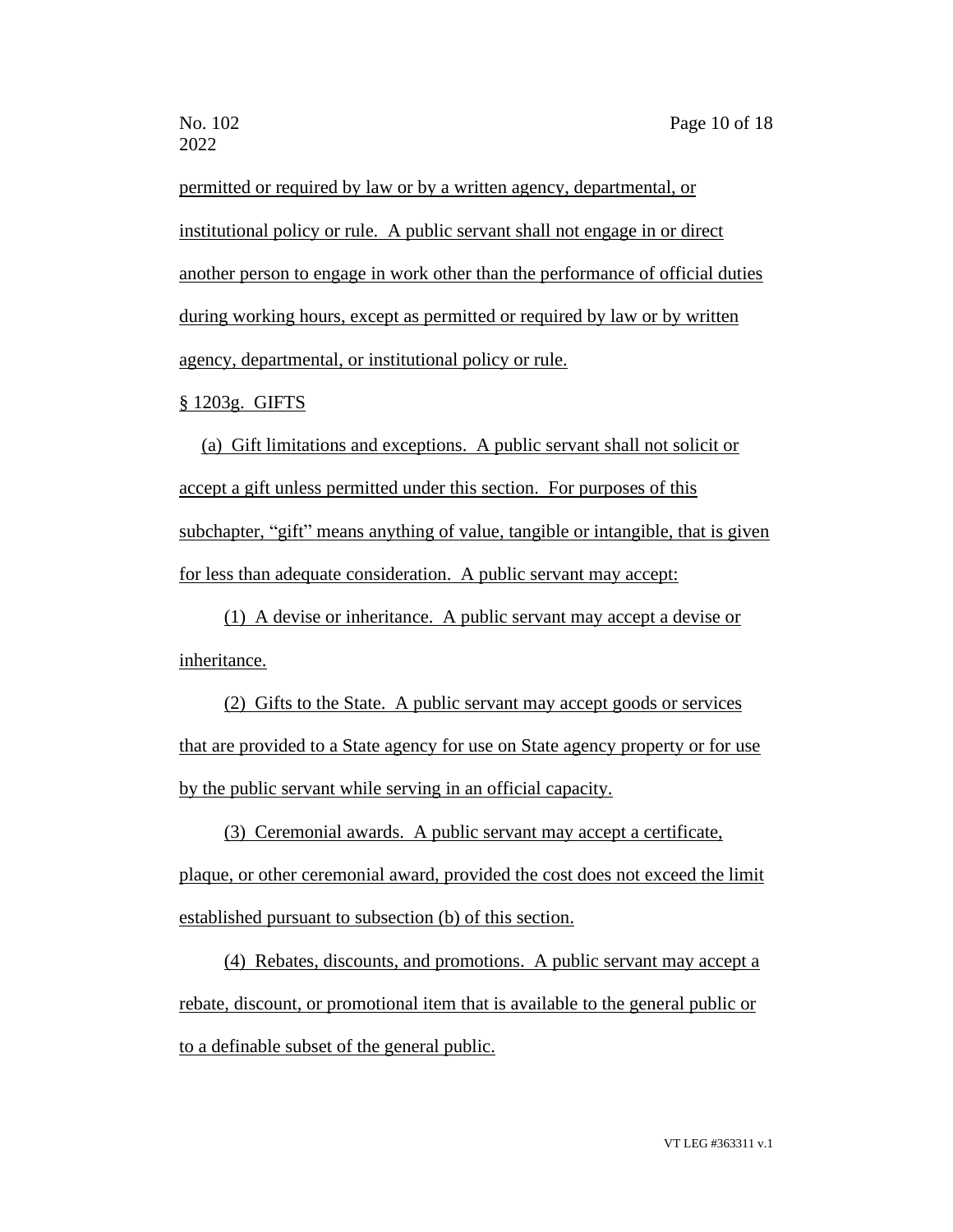(5) Printed or recorded material. A public servant may accept printed or recorded informational or educational material germane to State action or functions.

(6) Food or beverages. A public servant may accept food or beverages, or both, under the following circumstances:

(A) The food or beverage, or both, is consumed on an occasion or occasions at which the person paying, directly or indirectly, for the food or beverage or the person's representative is in attendance, provided the cost does not exceed the limit established pursuant to subsection (b) of this section.

(B) The food or beverage, or both, is incidental to the performance of a legitimate State function.

(C) The food or beverage, or both, is provided at a charitable, cultural, political, or civic event at which the public servant participates in the public servant's official capacity.

(7) Admission fees and tickets. A public servant may accept free attendance to a widely attended charitable, cultural, political, or civic event at which a public servant participates in the public servant's official capacity, provided such tickets or admission is provided by the primary sponsoring entity. Free attendance may include all or part of the cost of admission; transportation to and from the event; and food, refreshments, entertainment, and instructional materials provided to all event attendees.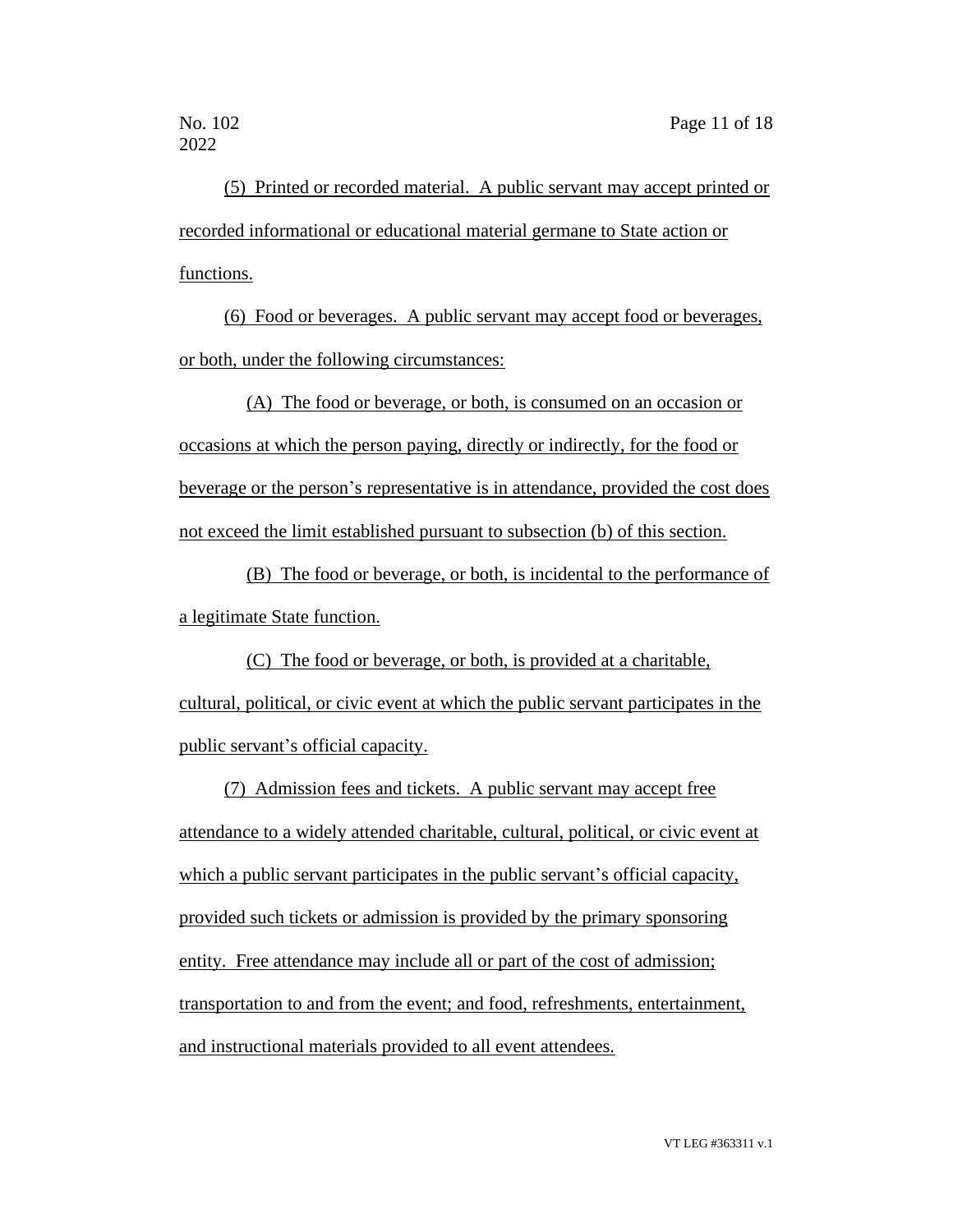(8) Private employment gifts. A public servant may accept anything of value provided by an employer of the public servant, provided such benefits are customarily and ordinarily provided to others in similar circumstances.

(9) Public-servant-to-public-servant gifts. A public servant may accept a gift from another public servant under the following circumstances:

(A) If the recipient is not in a supervisor-supervisee relationship with the giver, the public servant may accept a gift for a holiday or occasion of significance.

(B) If the recipient is in a supervisor-supervisee relationship, the public servant may accept a gift for a holiday or occasion of significance, provided the value does not exceed the limit established pursuant to subsection (b) of this section.

(10) Training or education. A public servant may accept attendance to training or similar events determined to be in the interest of the public servant's agency or department.

(11) Gifts of de minimis value. A public servant may accept an unsolicited gift having a de minimis market value as established pursuant to subsection (b) of this section.

(12) Personal gifts. A public servant may accept gifts clearly motivated by an outside relationship, family relationship, or personal friendship rather than the position of the public servant. Relevant factors in making such a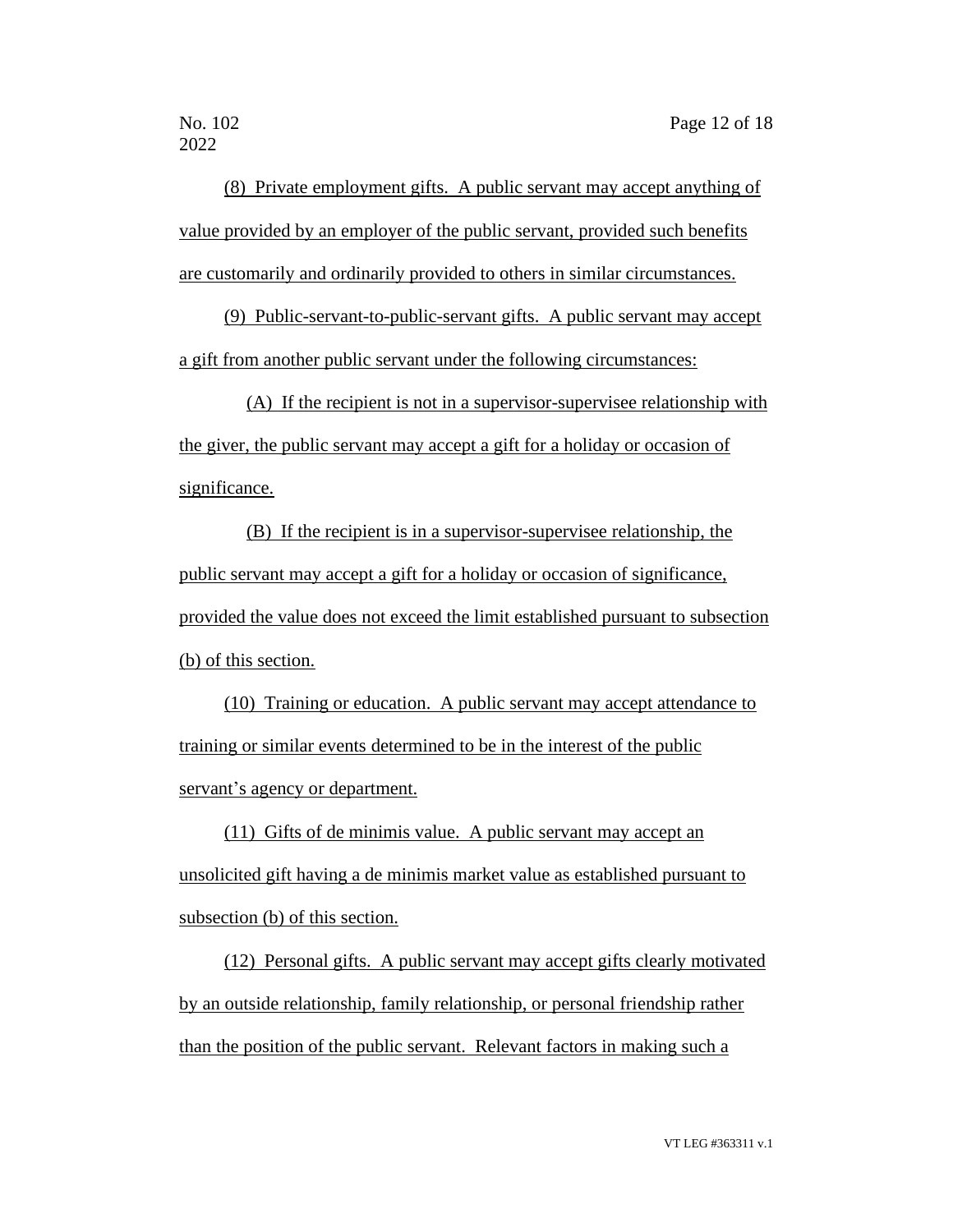determination include the history and nature of the relationship and whether the individual, family member, or a friend personally pays for the gift.

(13) Loans. A public servant may accept a commercially reasonable loan made on terms not more favorable than loans made in the ordinary course of business.

(14) Gifts otherwise permitted and legal. A public servant may accept a gift that is otherwise expressly permitted under State law.

(b) Gift valuation. For purposes of this subchapter, the value or cost limit for gifts described in subsection (a) of this section shall be:

(1) Beginning on July 1, 2022:

(A) Ceremonial awards: Less than \$100.00.

(B) Food or beverages, or both: Less than \$100.00

in the aggregate per recipient, per source, in a calendar year.

(C) A supervisor-supervisee relationship gift: Less than \$100.00 for any single gift, and the value of all gifts does not exceed \$200.00 in the aggregate per year.

(D) De minimis gift:  $$50.00$  or less per

source per occasion, provided that the aggregate market value of individual

gifts received from any one person does not exceed \$150.00 in a calendar year.

(2) On or after July 1, 2026, the State Ethics Commission may increase the value or cost limit set in subdivision (1) of this subsection, provided: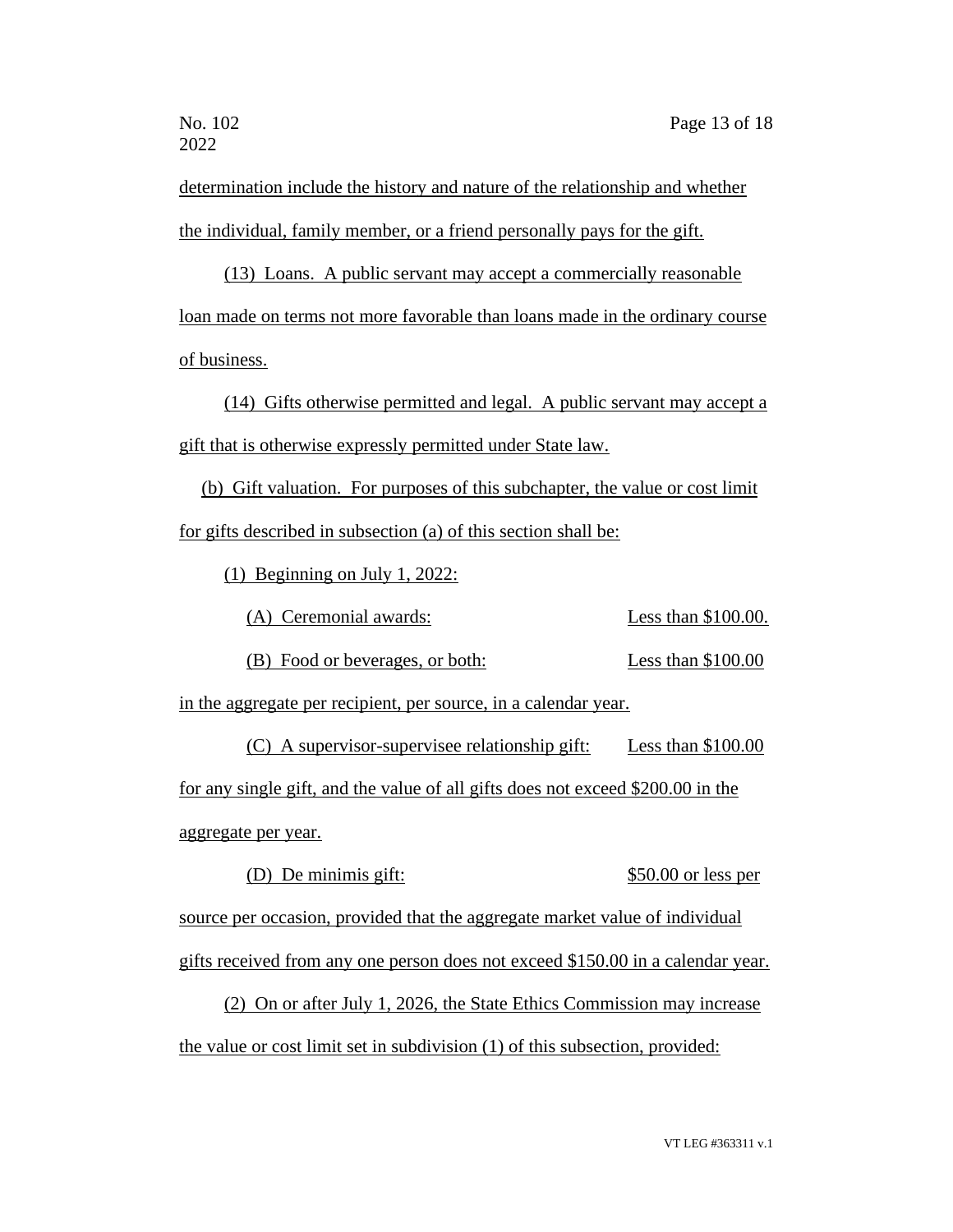(A) the State Ethics Commission presents its proposed increase to the House and Senate Committees on Government Operations at least 180 days prior to proposed implementation and after consultation with the Department of Human Resources and the Judicial Branch;

(B) the cost or value limit is not increased more than once in a fiveyear period; and

(C) the increased cost or value limit is posted on the State Ethics Commission website and the Commission sends a notice of increase to public servants not less than 60 days prior to the increase's effective date.

§ 1203h. UNAUTHORIZED COMMITMENTS

A public servant shall not make unauthorized commitments or promises of any kind purporting to bind State government.

## § 1203i. EMPLOYMENT RESTRICTIONS

(a) Outside employment. A public servant shall not seek or engage in outside employment or activities that are inconsistent, incompatible, or in conflict with the public servant's official duties.

(b) Post-government employment.

(1) Executive officers. Executive officers shall comply with the postgovernment employment restrictions prescribed in section 267 of this title and 2 V.S.A. § 266(b) and (c).

(2) Legislators. Legislators shall comply with the post-government employment restrictions prescribed in 2 V.S.A. § 266(b).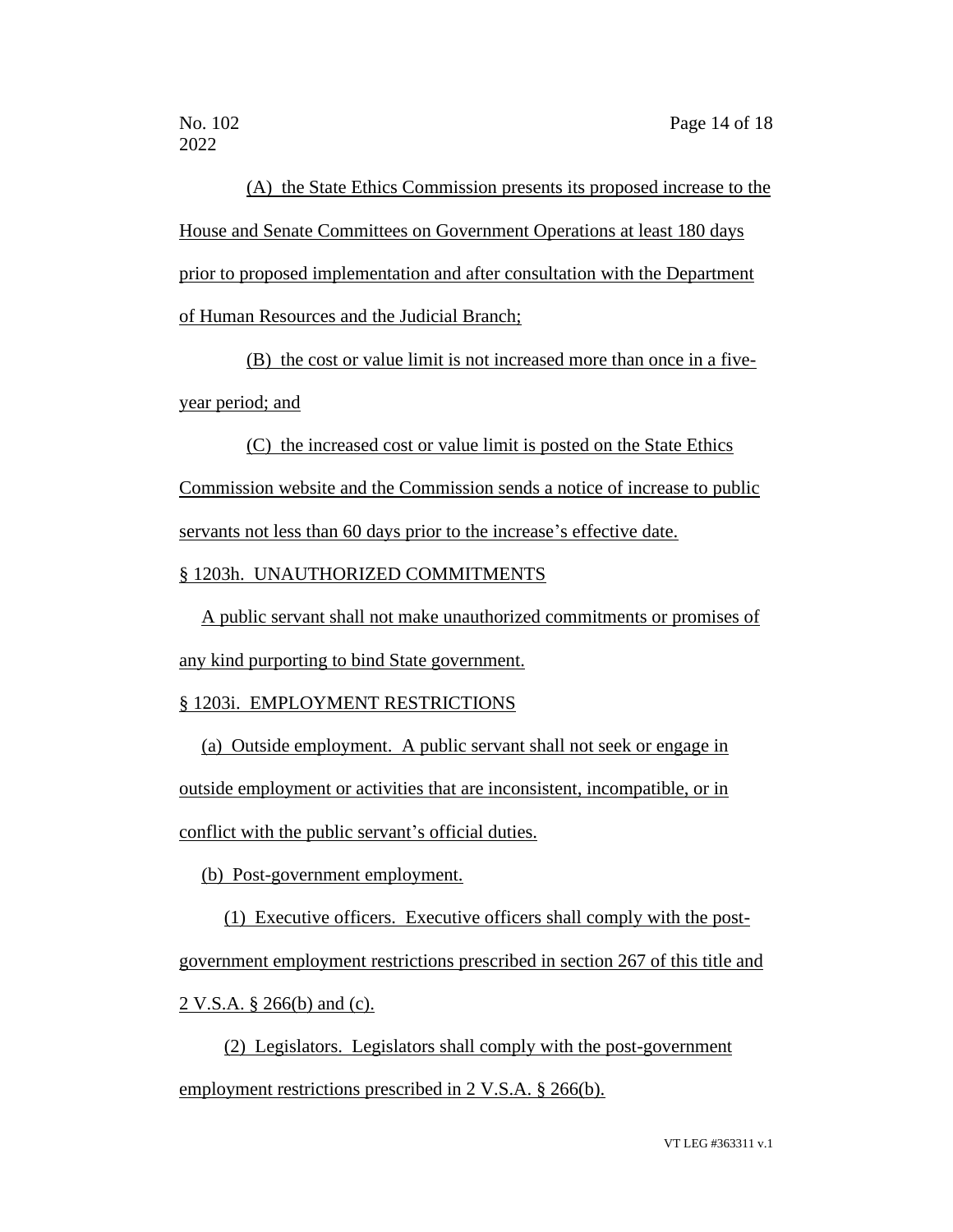(3) Legislative Branch employees. Except as permitted in subdivision (4) of this subsection, for one year after leaving office, a former Legislative Branch employee may not, for compensation, appear before the General Assembly or its subparts, or the office in which the employee served in at the time of leaving service, to advocate for anyone other than the State, concerning any matter in which the State has a direct and substantial interest.

(4) Contracting exception. The limitations in subdivisions (1) through (3) of this subsection do not apply to individuals providing information or services to the State pursuant to contracts of the State unless the public servant is otherwise prohibited from doing so by State or federal law.

(5) Representation restrictions. After leaving State service or employment, a public servant shall not knowingly, with the intent to advocate for an outcome of an investigation, application, ruling, license, contract, claim, rulemaking, charge, arrest, or quasi-judicial or judicial proceeding, communicate with or appear before the State on matters involving specific parties in which the employee participated personally and substantially during government service and in which the State is a party or has a direct and substantial interest.

### § 1203j. COMPLIANCE WITH LAWS, RULES, AND POLICIES

A public servant shall comply with applicable State and federal laws and regulations, including anti-discrimination and equal opportunity laws, and comply with applicable governmental codes of conduct. A public servant shall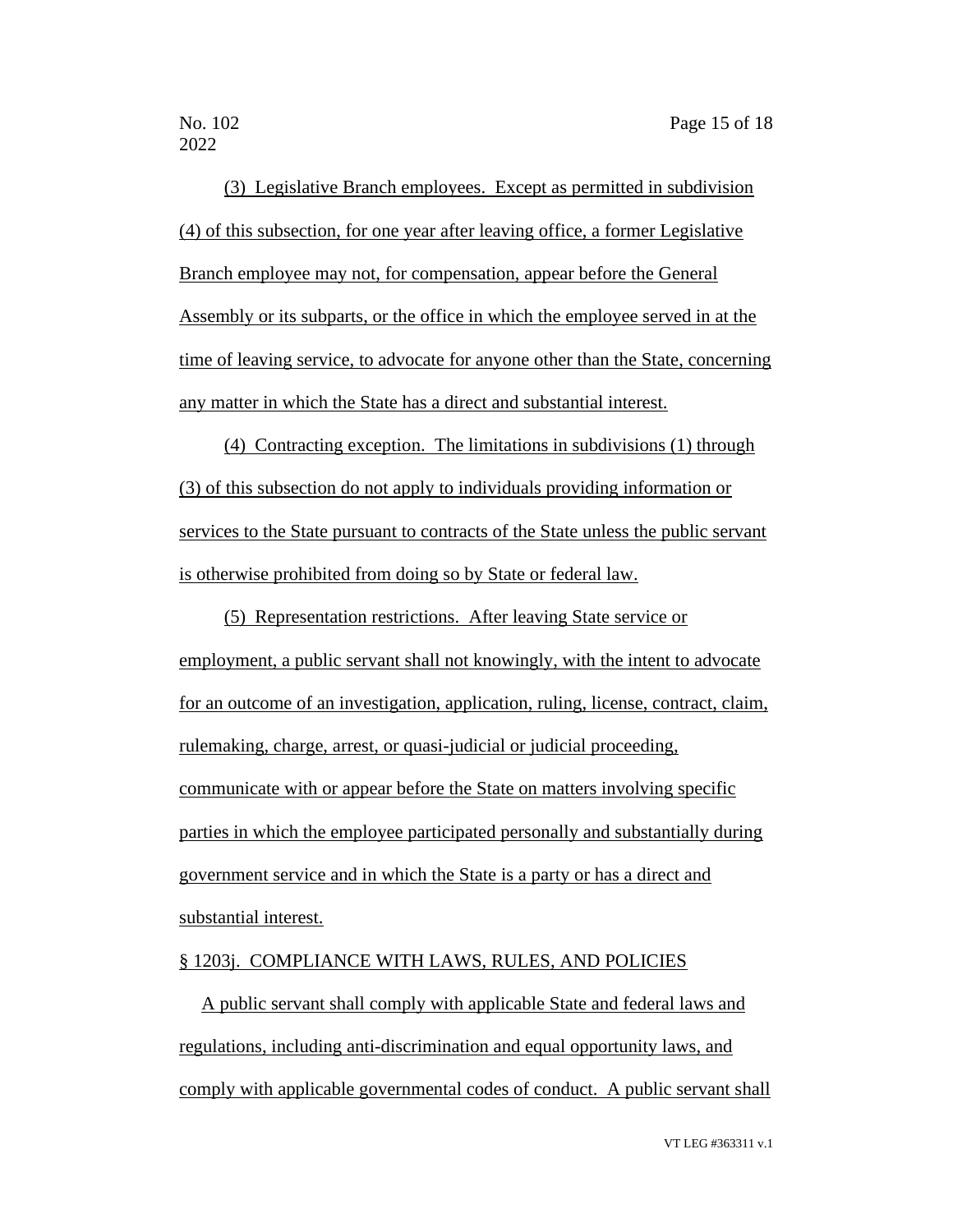comply with any other applicable rules or policies established by executive order, agency rule, or policy.

### § 1204. WHISTLEBLOWER PROTECTIONS FOR ETHICS

### COMPLAINTS

Consistent with section 971–978 of this title, a public servant shall be free to disclose waste, fraud, abuse of authority, violations of law, or violations of this or other applicable codes regarding ethical conduct to the State Ethics Commission without fear of reprisal, intimidation, or retaliation.

## § 1205. MANDATORY CODE OF ETHICS EDUCATION AND

## TRAINING

Within the first 120 days of public service, a public servant shall engage in State Code of Ethics training, which may be in person or online. Completion of State Code of Ethics training shall be documented by the department where the public servant is employed. A public servant shall participate in continuing State Code of Ethics education, which may be in person or online, at least once every three years thereafter. Approved continuing State Code of Ethics education providers are the State Ethics Commission, the Department of Human Resources – Center for Achievement in Public Service (CAPS), the Vermont House of Representatives Ethics Panel for the House of Representatives, the Vermont Senate Ethics Panel for the Senate, the Vermont Supreme Court and the Court Administrator's Office for the Vermont Judiciary, and any education providers approved by the State Ethics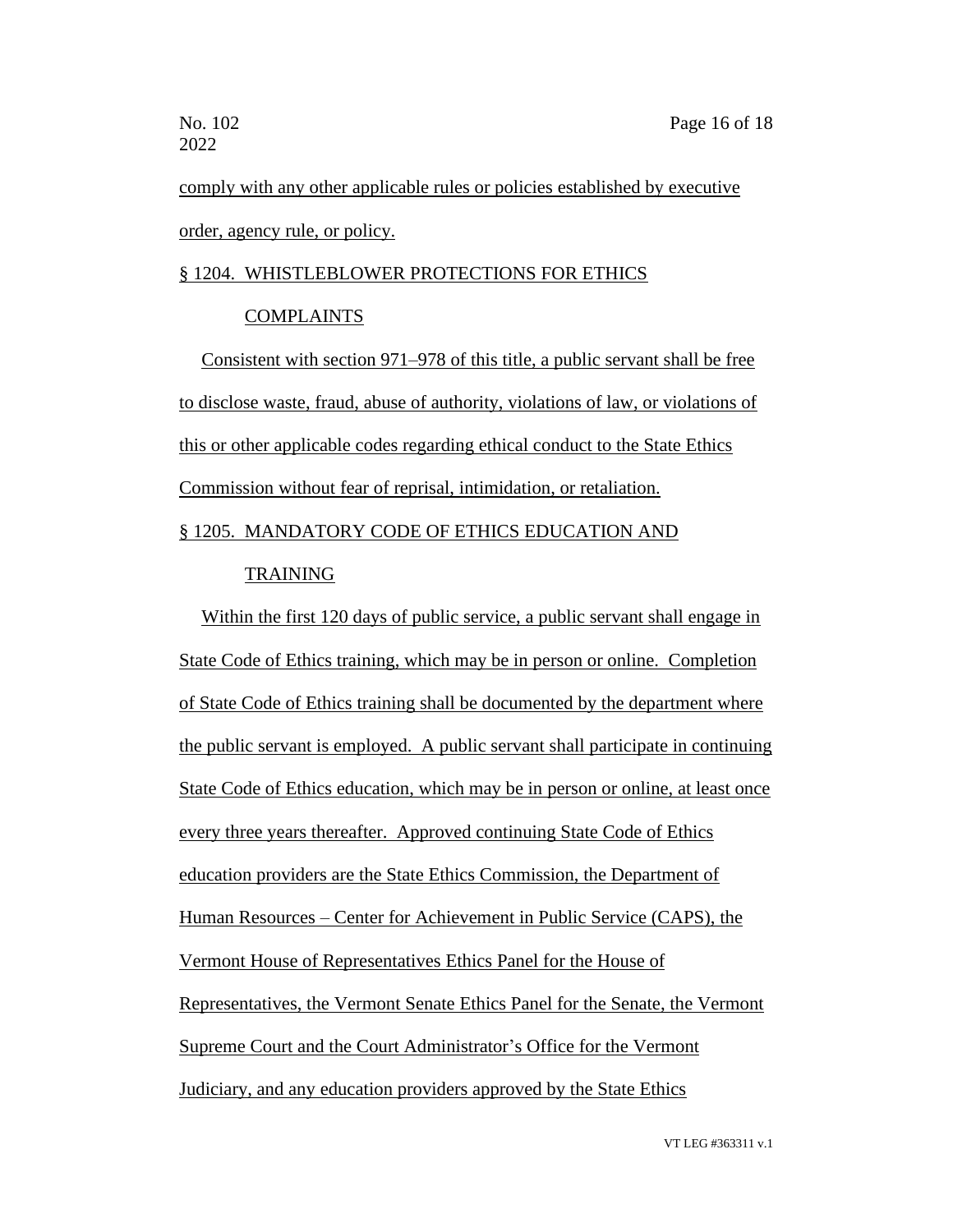Commission. Copies of State Code of Ethics training materials by ethics education providers shall be provided to the State Ethics Commission in advance of the training. On request, the State Ethics Commission may collaborate with or assist State Code of Ethics education providers.

## Sec. 2. REPEAL

3 V.S.A. § 1211(e) is repealed.

Sec. 2a. 3 V.S.A. § 1226 is amended to read:

#### § 1226. COMMISSION REPORTS

Annually, on or before January 15, the Commission shall report to the General Assembly regarding the following issues:

(1) Complaints. The number and a summary of the complaints made to it, separating the complaints by topic, and the disposition of those complaints, including any prosecution, enforcement action, or dismissal. This summary of complaints shall not include any personal identifying information.

(2) Guidance and training.

(A) Guidance. The number of requests for and a summary of the guidance the Executive Director provided, separating the guidance by topic. This summary of guidance shall not include any personal identifying information.

(B) Training. An estimate of the number of Code of Ethics trainings conducted by each branch of government, a summary of the training activities undertaken by the Ethics Commission, and a summary of any